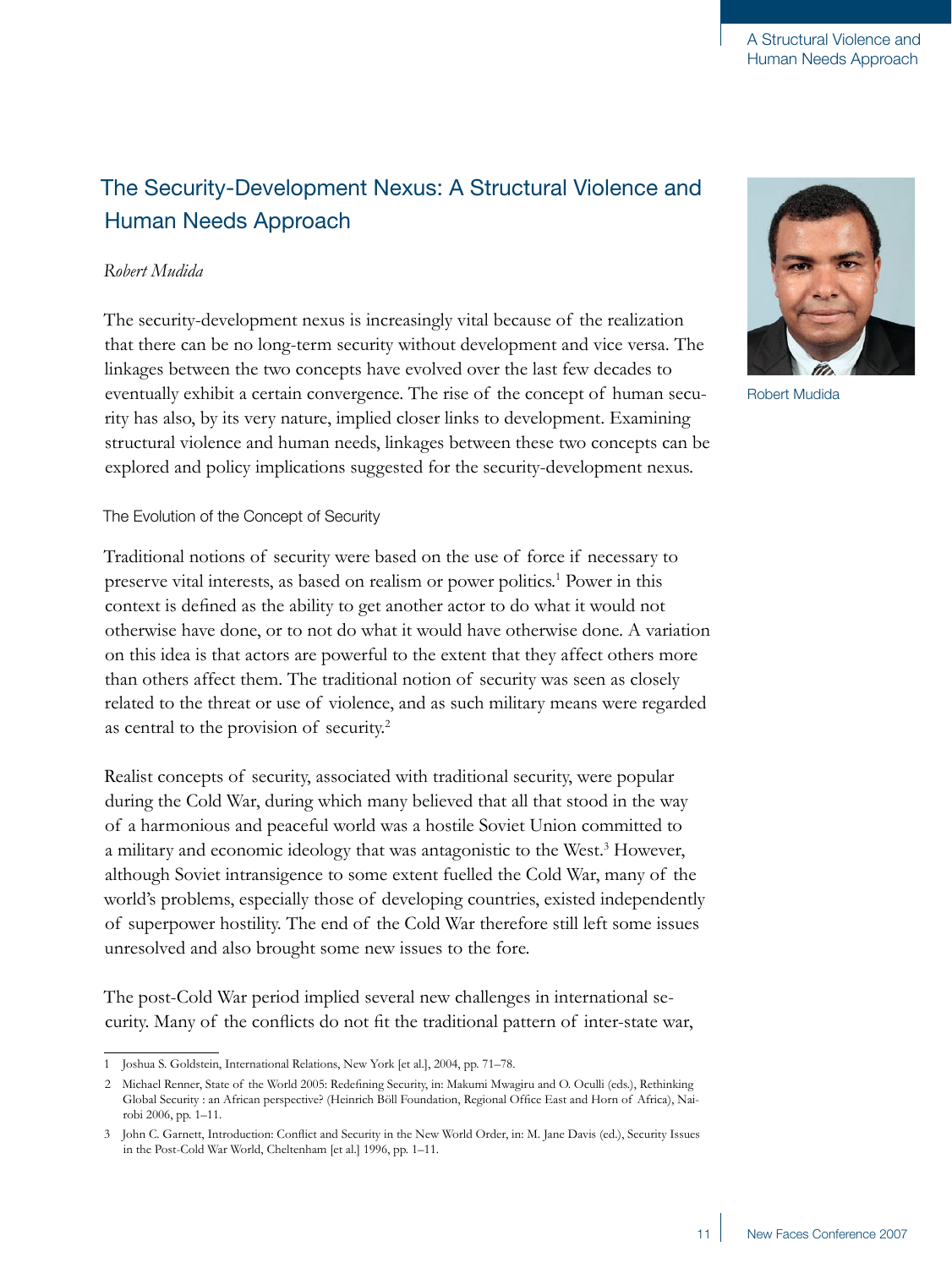which previously dominated international relations. War between sovereign states remains a distinct possibility, but there has been a huge upsurge in intra-state conflict where the main actors are ethnic groups. Ethnic conflict is violence perpetrated by one ethnic group against another because of cultural or racial differences between them. Ethnic violence has become much more common in the post Cold War period. In 1993, Sam Huntington foresaw that the fundamental source of conflict in the years ahead would be cultural, and predicted a "clash of civilizations", which had not been a predominant source of conflict in the Cold War period.<sup>4</sup>

Many of these intra-state conflicts in turn become internationalized in the sense that they have trans-boundary effects. The fundamental agents of conflict internationalization include interdependence, ethnic relations, the media and refugees. This makes it necessary to adopt a systemic perspective to effectively manage regional conflicts. The security challenges of managing internationalized conflicts have been manifested in the Horn of Africa and Great Lakes regions. The Somali conflict, for example, has contributed to insecurity in the entire Horn of Africa region while the conflict in the Democratic Republic of Congo has destabilized the Great Lakes Region.

Apart from the change in trend towards intra-state conflict, more comprehensive notions of security are developing, for there is an increasing trend towards recognizing the importance of human security and environmental security issues. Human security implies protecting vital freedoms,<sup>6</sup> and implies protecting people from critical and pervasive threats and situations while enhancing their strengths and aspirations. Human security also entails creating systems that give people the building blocks for survival, dignity and livelihood, and is thus closely tied to development. Human security connects different types of freedoms—freedom from want, freedom from fear and freedom to take action on one's own behalf. The state continues to have the fundamental responsibility for security. However, as security challenges become more complex and various new actors attempt to play a role, a paradigm shift is needed to broaden the focus from the state to the security of the people. Human security complements state security, by being people-centered and addressing insecurities that have not traditionally been considered as state security threats; it furthers human development; and also enhances the protection of human rights, which are at the core of democracy promotion.

Samuel P. Huntington, The clash of civilizations and the remaking of world order, New York, NY, 1996.

Makumi Mwagiru, Conflict: Theory, Processes and Institutions of Management, Nairobi 2000.

Report of the Commission on Human Security, presented to the UN Secretary General Kofi Annan, 1 May 2003.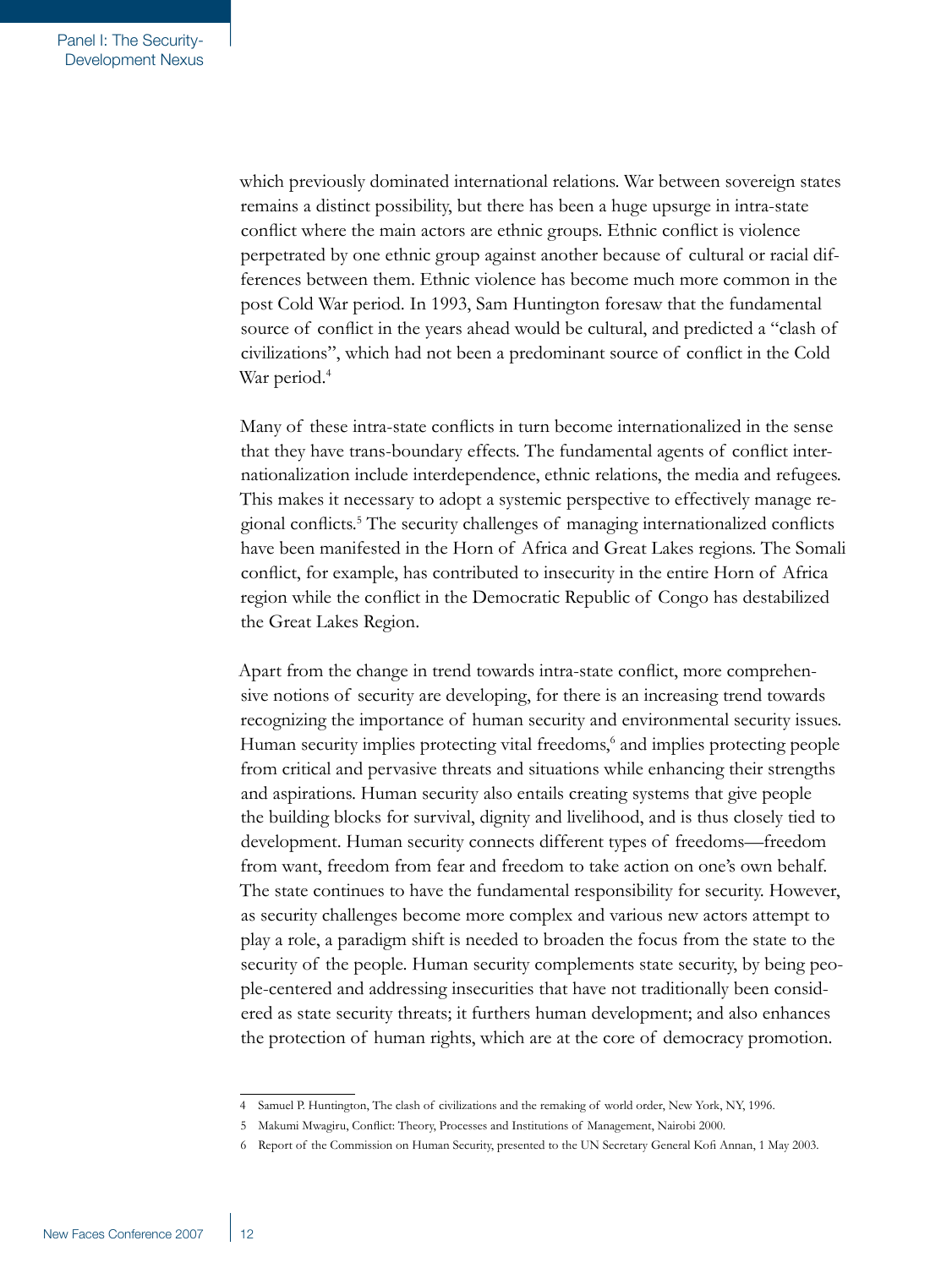Conversely, promoting democratic principles is also a step towards attaining human security and development. People are enabled to participate in the process on governance and make their voices heard. This requires the building of strong institutions, which establish the rule of law and empower the people. Human security strives to protect and empower people in post-conflict situations, to provide them with economic security by addressing extreme poverty, to provide adequate health care, and also to enhance knowledge, skills and values. The traditional focus on state security is therefore inadequate and needs to encompass the safety and well being of a country's population. In situations where individuals and communities are not secure, state security will itself be extremely fragile. Security in the absence of justice will not produce a stable peace. Democratic governance is vital in the context of comprehensive security.

Environmental security has also become critical in recent years, particularly fundamental has been addressing ecological degradation and natural resource scarcity. Environmental degradation needs to be considered in a more integrative concept of global security. Environmental security has become a common security issue due to the recognition that the environment provides the fundamental life support system.<sup>8</sup> Security for the planet depends on the structure of the entire system while the conventional concept of security has exclusive concerns for the national level. Any attachment to the nation-state and the conventional doctrine of security becomes a fundamental obstacle to the sustainable management of the environment. The essential ingredients for peace lie in cooperation for the common good, which is based on the concept of equality and harmony among people who depend on the earth for their survival. In the environmental context, security problems need to be interpreted by the way societies are organized and connected to the natural world. The main source of threat is from modern industrialization. For a long time, the view has been that there was a trade-off between environmental protection and development. Now, within the concept of sustainable development, the protection of the local and global environment is seen as integral to the development process in an increasingly interdependent world.

Given the nature of the challenges posed by the emerging trends on security, an approach focused solely on the national level is inadequate. Real security in an increasingly globalized world cannot be provided on a purely national basis or on the basis of limited alliances.<sup>9</sup> Unlike traditional military threats emanating from a determined adversary, many current security challenges are risks and vulnerabili-

Renner, State of the World 2005: Redefining Security, op. cit. (fn. 2).

Ho-Won Jeong, Peace and Conflict Studies : An Introduction, Aldershot [et al.] 2000, pp. 95–105.

Renner, op. cit. (fn. 2).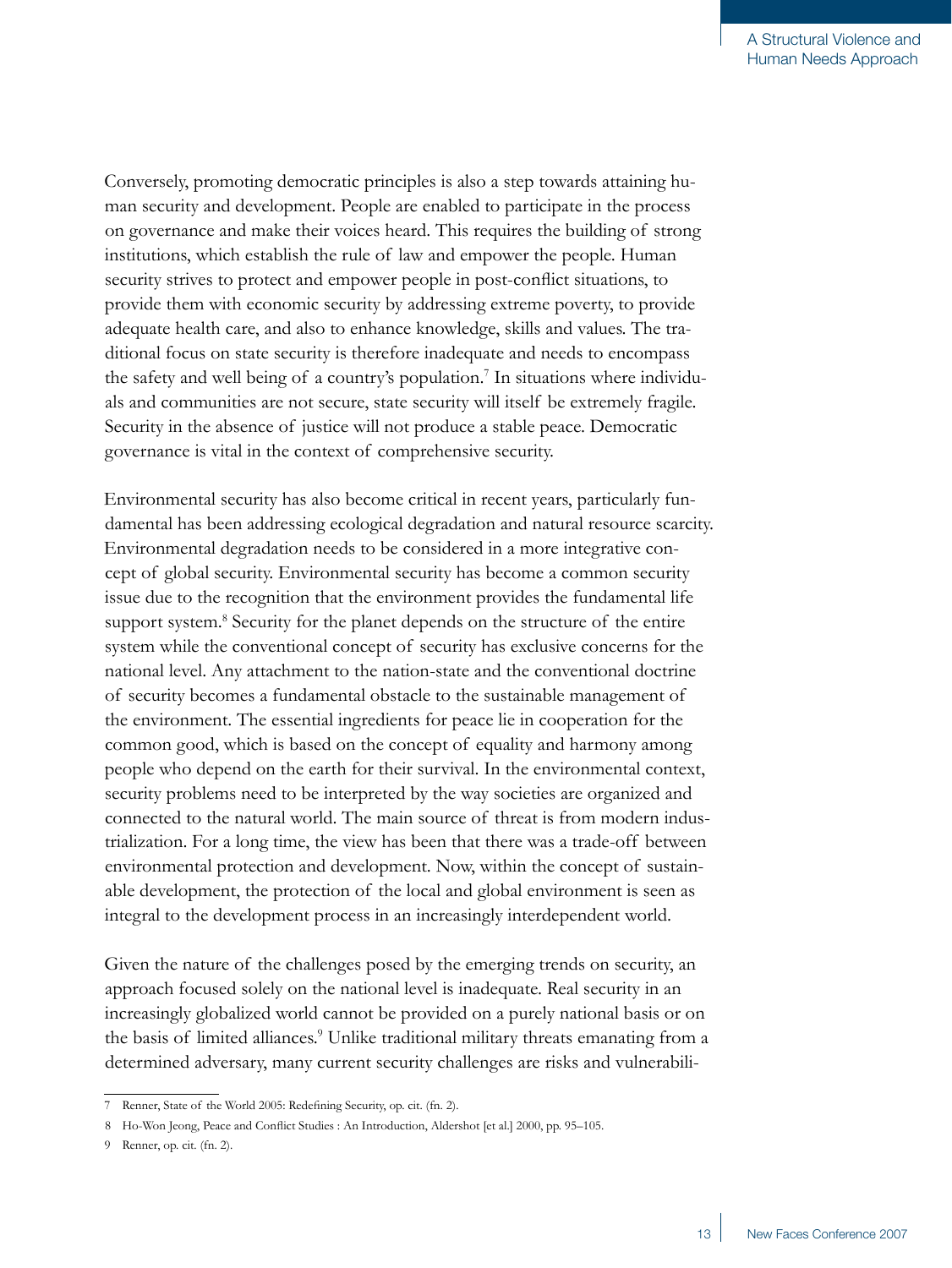ties, which are shared across state borders. Non-military dimensions also have a fundamental effect on security and state stability. States around the globe, especially developing states, increasingly face a debilitating combination of increasing competition for resources, environmental degradation, the resurgence of infectious diseases, poverty and growing wealth disparities, demographic pressures and unemployment. A multilateral or global approach is needed to deal effectively with most of these challenges, which often have trans-boundary effects.

#### The Evolution of the Concept of Development

The fundamental goal of development policy is to create sustainable improvements in the quality of life for all people.10 There have been three generations of development thinking.11 The first generation of development thinking was dominant in the 1960s and 1970s, and envisaged extensive government involvement in development planning to overcome pervasive market failures, which were thought to characterize developing countries. However, by the late 1960s and early 1970s, deficiencies in comprehensive planning became acute. Although the rationale for government intervention had been to address market failure, the result of government failure was associated particularly with the adverse effects of price distortions.12 The second generation of development economics was based on the key principles of neoclassical economics. The emphasis of this school was on removing price distortions and "getting prices right". Markets, prices and incentives became a core concern in policymaking. Structural adjustment programs in many developing countries in the 1980s and part of the 1990s were based on the ideas of the second generation. But the results of the second generation were also disappointing in many developing states, which were unable to attain sustained economic growth and meaningful reductions in poverty. The third generation of development economics began to emerge at the end of the twentieth century and emphasized the role of institutions in development. The emergence of the third generation coincided with greater emphasis on notions of human security and attempted to consider which institutional changes were required to achieve improvements in the quality of life. Development increasingly came to be viewed as a process of expanding the real freedoms that people enjoyed.13 These freedoms included political freedoms, economic facilities, social opportunities, transparency and protective security. Each of these types of freedoms helps to

<sup>10</sup> World Bank, Entering the 21st Century, in: World Development Report 1999/2000, pp. 13–30.

<sup>11</sup> Gerald M. Meier, The Old Generation of Development Economists and the New, in: Meier and Joseph E. Stiglitz (eds.), Frontiers of Development Economics: The Future in Perspective, Oxford 2001, pp. 13–50.

<sup>12</sup> Ibid.

<sup>13</sup> Amartya Sen, Development As Freedom, Oxford [et al.] 1999, pp. 3–11.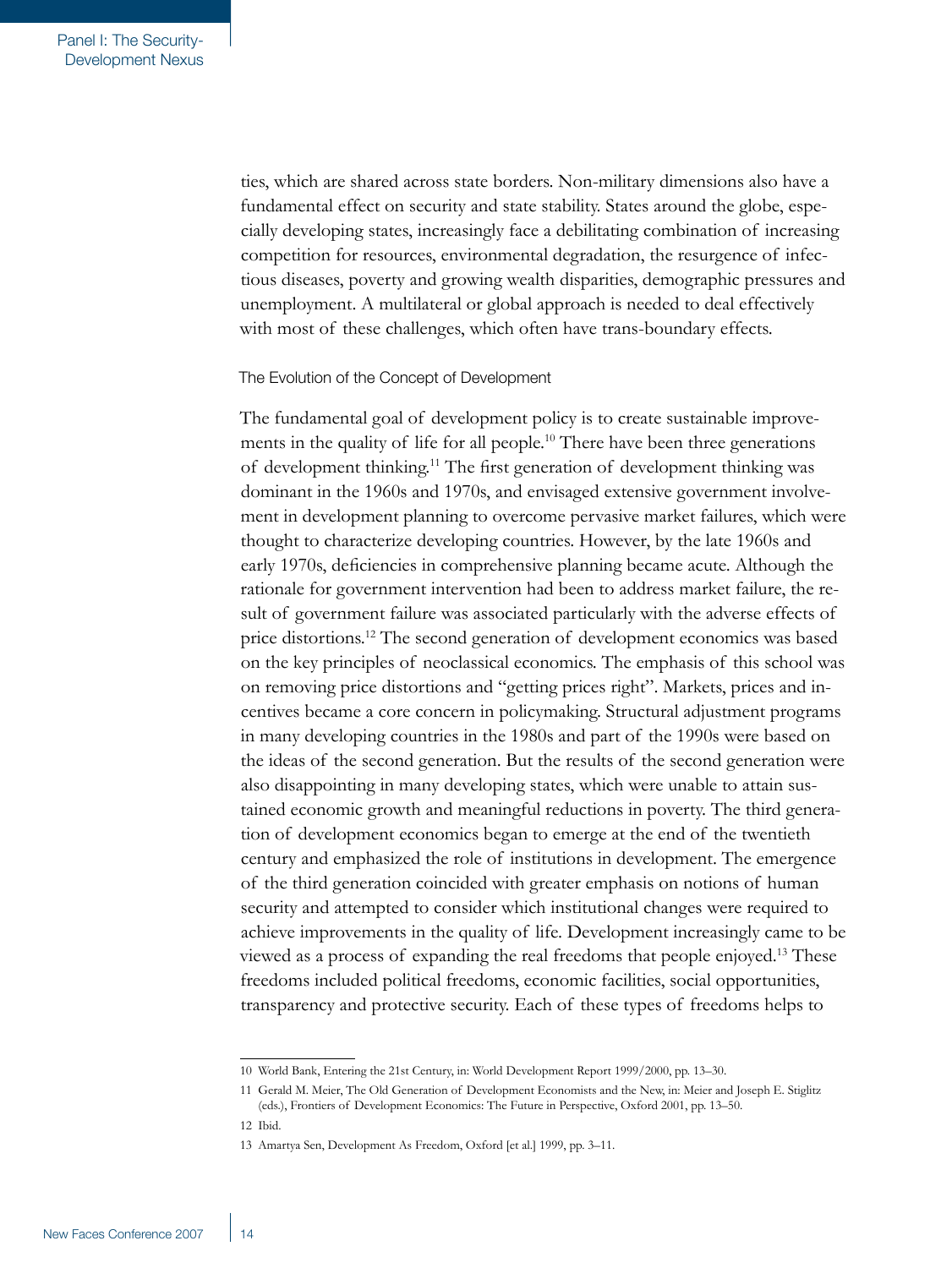advance the capability of a person and therefore to improve the quality of life as the fundamental goal of development.

## The Concept of Structural Violence

Conflict is a feature of human activity and arises when there is an incompatibility of goals,14 which is fundamental to the existence of conflict situations, whether dealing with structural or behavioral violence. Behavioral violence involves the deliberate use of physical force to injure or kill another human being. Structural violence is a type of conflict, which is embedded in the structure of relationships and interactions.<sup>15</sup> For example, structural violence can arise from anomalous legal, social or economic structures in society. Galtung defines structural violence as "existing in those conditions in which human beings are influenced so that their actual somatic and mental realizations are below their potential realizations."16 In a situation of structural violence, overt violence is absent but structural factors have virtually the same compelling control over behavior as the overt threat or use of force.<sup>17</sup> In a society prone to structural violence, an actor or group is prevented, by structural constraints, from developing its talents or interests in a normal manner, or even from realizing that such developments are possible. In the contemporary world, this may be manifested in class, race, ethnic or religious discrimination.

Violence is built into the structure and shows up as unequal power and life chances. The focus on direct violence would lead one to analyze the capabilities and motivations of domestic and international actors with efforts to create institutions that can prevent them from exercising direct violence by punishing, for example, those who do.<sup>18</sup> A focus on structural violence would lead one to a critical analysis of the structures and possibly an effort to transform violent structures into less violent ones. Such structural transformation is revolutionary, but not necessarily violent.

Structural violence is often harder to identify than physical violence because it is not overt. Structural roots of violent acts therefore are typically ignored and the

<sup>14</sup> Anthony de Reuck, The Logic of Conflict: Its Origin, Development and Resolution, in: Michael Banks (ed.), Conflict in World Society: A New Perspective on International Relations, Brighton 1984, pp. 96–111.

<sup>15</sup> Mwagiru, Conflict (fn. 5), pp. 14–15.

<sup>16</sup> Ibid.

<sup>17</sup> A. John R. Groom, Paradigms in Conflict: The Strategist, the Conflict Researcher and the Peace Researcher, in: Review of International Studies (Guildford), Vol. 14 (April 1988), No. 2, S. 97–115.

<sup>18</sup> Johan Galtung, Twenty-five Years of Peace Research: Ten Challenges and Some Responses, in: Journal of Peace Research, Vol. 22, No. 2, June 1985, pp. 141–158.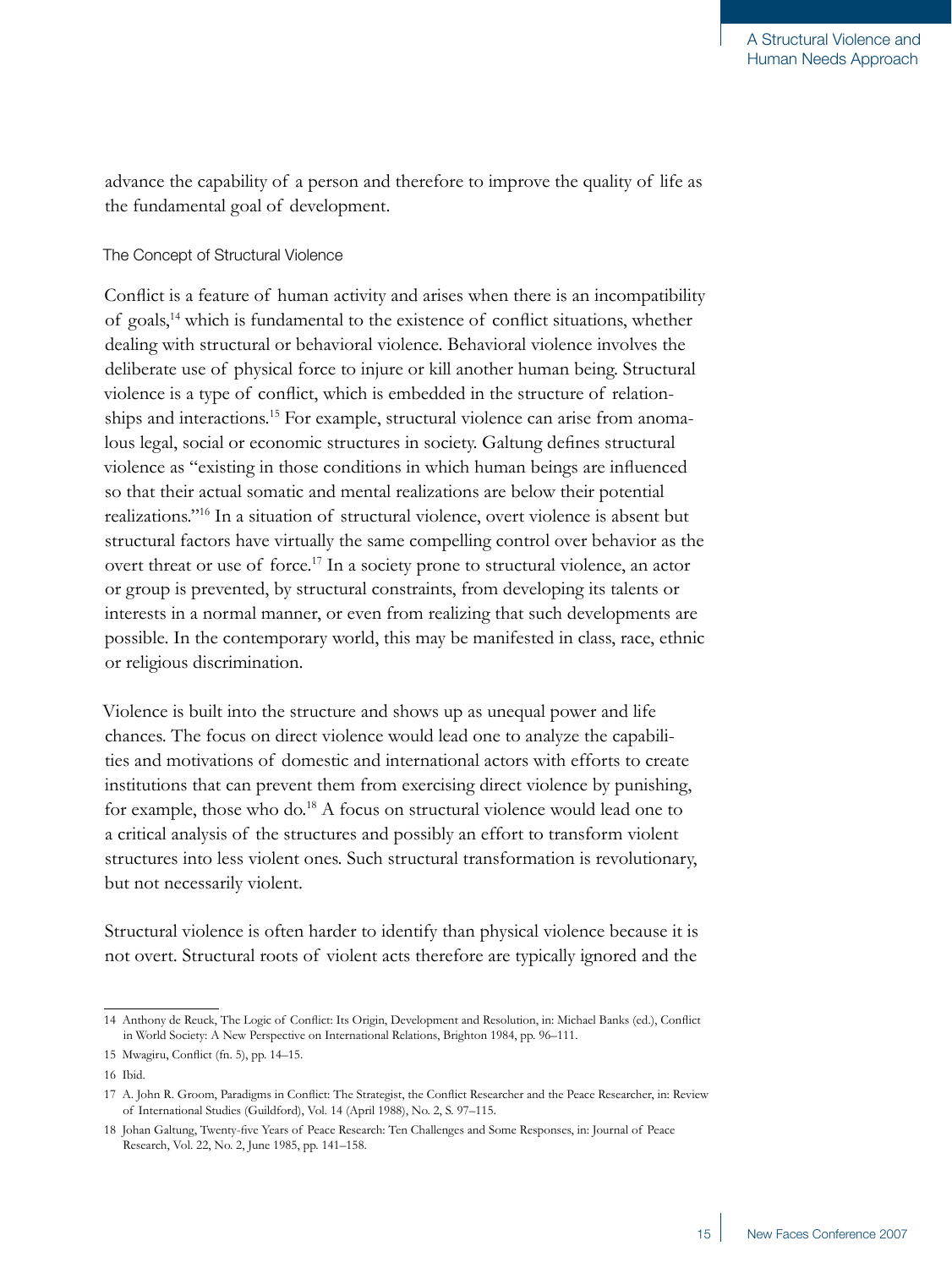cycle of violence continues.<sup>19</sup> Conflicts are dynamic and have a distinct life cycle.<sup>20</sup> In the context of the conflict cycle, structural violence, which is not attended to eventually, becomes violent conflict. The challenge during the earlier stages of the conflict cycle associated with structural violence is that of peace management. If peace management is not effectively undertaken, the conflict cycle moves to a phase of crisis. At this time the challenge is to undertake crisis management. If crisis management is not effectively undertaken, the cycle moves to a stage of physical or behavioral violence. Once physical violence breaks out the challenge becomes one of managing it. If conflict management attempts are successful, this leads to peace agreements followed by a period of post-conflict peace-building. If the stage of post-conflict peace-building is adequately addressed then this can lead to peace thus completing the conflict cycle. The conflict cycle illustrates the dynamism of conflict or conflict transformation. The actors, issues and interests in conflict are being constantly transformed.<sup>21</sup> Conflict is an intrinsic aspect of social change.22 Conflict is an expression of the heterogeneity of interests and values that arise as new constructs generated by social change come up against inherited constraints. Social change is structural and may introduce new incompatibilities of goals,<sup>23</sup> and is therefore vital to take into consideration.

In order for structural violence to exist, the inequalities must be the result of relations between groups, which give differential access to social goods. Structural violence may be legitimized by the prevailing political and social norms. Webb considers a situation of negative peace to prevail where there is an absence of behavioral violence but where relations are marked by structural violence. Positive peace is defined in terms of harmonious relations between or among parties, which are conducive to mutual development, growth and the attainment of goals.<sup>24</sup> In order for positive peace to be brought about in a society experiencing structural violence, a structural change in relations in society may have to take place.

<sup>19</sup> Marc Pilisuk, The Hidden Structure of Contemporary Violence, in: Peace and Conflict: Journal of Peace Psychology, Vol. 4, No. 3, 1998, pp. 197–216.

<sup>20</sup> Mwagiru, Peace and Conflict Management in Kenya (Centre for Conflict Research and Catholic Peace and Justice Commission), Nairobi, 2003, pp. 55–64.

<sup>21</sup> Raimo Väyrynen, To Settle or to Transform? Perspectives on the Resolution of National and International Conflicts, in: Väyrynen (ed.), New Directions in Conflict Theory: Conflict Resolution and Conflict Transformation, London 1991, pp. 1–25.

<sup>22</sup> Oliver Ramsbotham, Tom Woodhouse and Hugh Miall, Contemporary conflict resolution : the prevention, management and transformation of deadly conflicts, Cambridge 2005, p. 13.

<sup>23</sup> Galtung, A Structural Theory of Aggression, in: Journal of Peace Research, Vol. 1, No. 2, 1964, pp. 95–119.

<sup>24</sup> Keith Webb, Structural Conflict and the Definition of Conflict, in: World Encyclopedia of Peace, Vol. 2, Oxford 1986, pp. 431–434.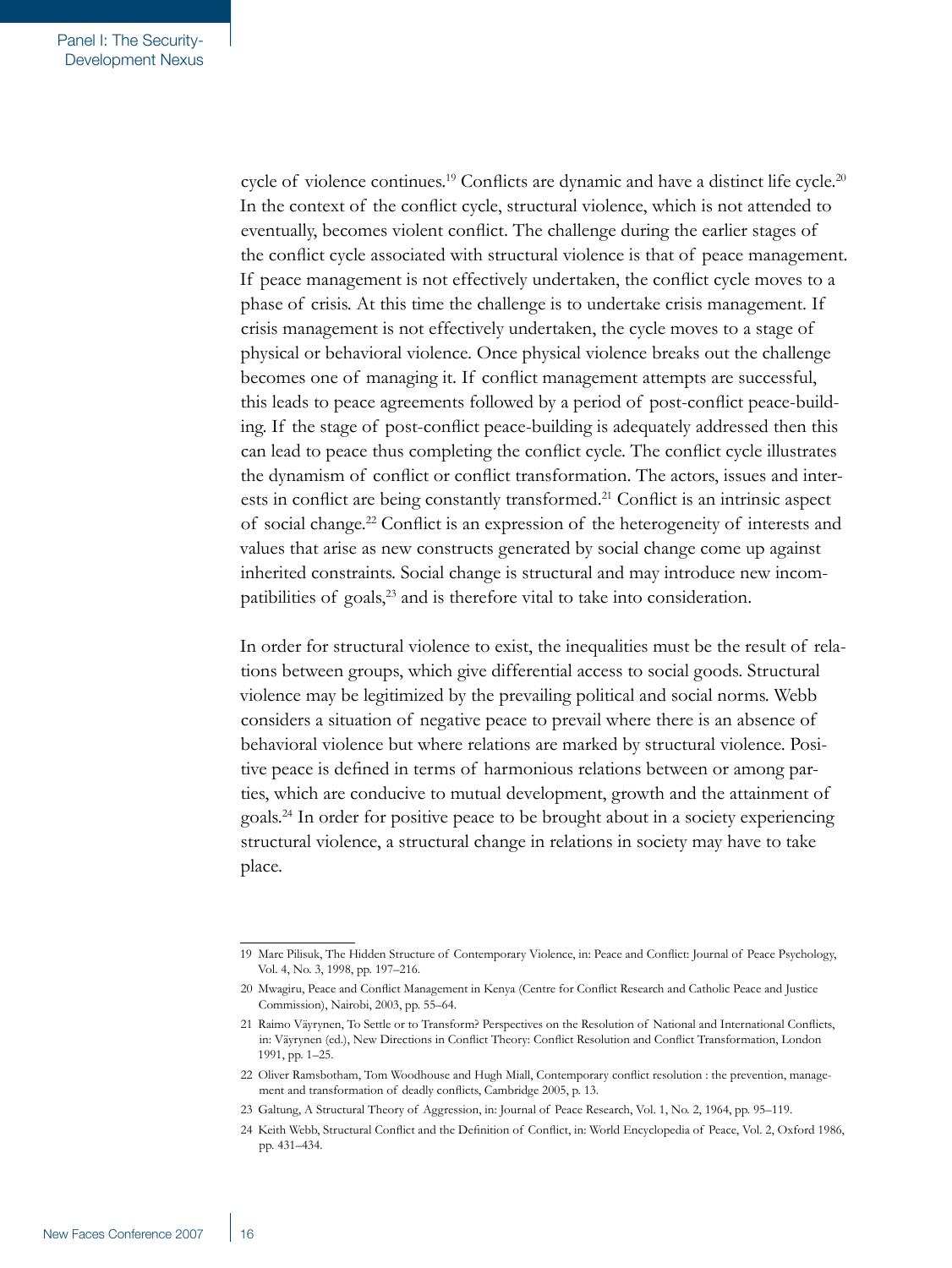Structural violence, if not addressed, may eventually lead to violent conflict as life in the structure becomes unbearable.25 Indeed, the strongest predictor of physical or behavioral violence is stagnation in economic and social development.<sup>26</sup> In conditions where relative social equity exists, productive growth will generally result in improved access to goods and services needed for human well-being thereby reducing the potential for physical violence. However, where social equity declines, there is a greater difference between the "haves" and "have-nots", as structural violence becomes more deeply embedded in societies. Governments in such countries tend to grow more rigid in limiting options to redress social inequalities, thus creating a social pressure cooker. This occurred in Liberia and Nicaragua where structural conflict eventually led to physical violence. Nevertheless, the measures of normal levels of equity are specific to the history and culture of a particular society. Acceptable levels of social differentiation vary widely from one country to another.<sup>27</sup> As such the intensity of structural violence tends to vary among societies, which engage in it, from very low to very high. These variations reflect differences in social values and in degrees of inequality with respect to key institutions of social life in particular societies at particular times. The

<sup>27</sup> David G. Gil, Understanding and Overcoming Social-Structural Violence, in: Contemporary Justice Review, Vol. 2 (1), April 1999.



Robert Mudida enriches the debate with insights from Kenya

<sup>25</sup> Mwagiru, Conflict: Theory, Processes and Institutions of Management, op. cit, (fn. 5), p. 25.

<sup>26</sup> Richard Garfield, Indicators of Social System Vulnerability and Resilience to Violent Conflict, Paper Presented at UN Expert Group Meeting on Structural Threats to Social Integrity: Social Roots of Violent Conflict and Indicators for Prevention, 18–20 December 2001, United Nations, New York, pp. 1–3.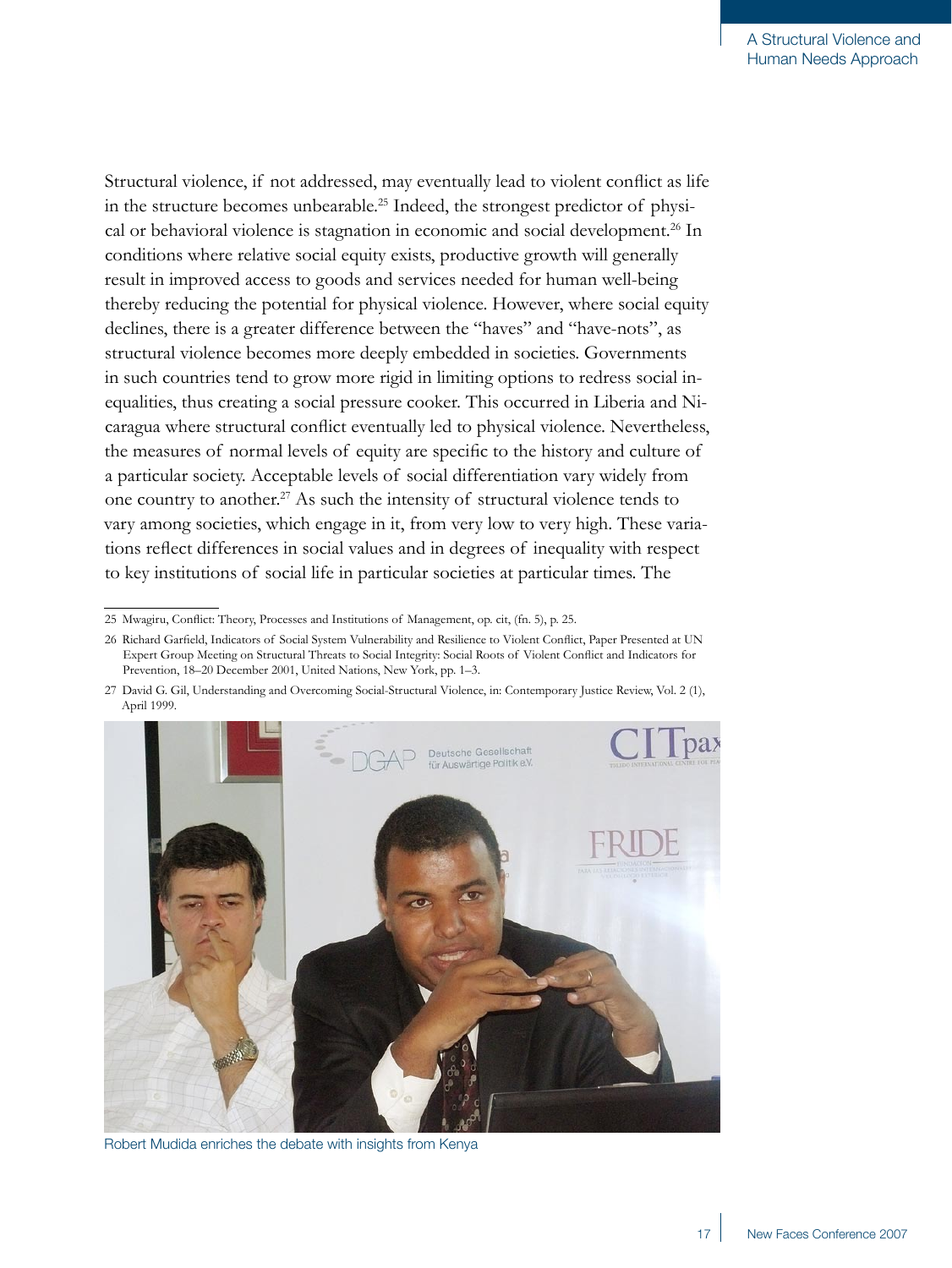higher the degrees of inequality, the higher also are likely to be the levels of coercion necessary to enforce the inequalities, and the levels of structural violence.

Hoivik demonstrates how demographic concepts can be used to develop a clear definition of structural violence, and argues that the distribution of a society's resources affects not only the standard of living but also the chances of survival.<sup>28</sup> A more equitable distribution will normally increase the average length of life in society as a whole. Hoivik argues that the loss of life from an unequal distribution is an aspect of structural violence. He develops measures of structural violence based on the potential increase in life expectancy. Whenever significant inequalities are prevalent in a society concerning the key institutions of social life, its ways of life involve domination, exploitation, injustice and widespread underdevelopment. In such cases, the people are not free in a meaningful sense and its political institutions are essentially undemocratic, coercive and structurally violent, in spite of the existence of formal democratic structures.

#### A Human Needs Approach

Christie argues that systematic inequalities in the distribution of economic and political resources deprive needs satisfaction for certain segments of society. Human needs theory posits that there are certain ontological and genetic needs which will be pursued and that socialization processes, if not compatible with such needs, will lead to frustration and anti-social personal and group behavior.<sup>29</sup> The whole basis of law and order is threatened in circumstances in which basic needs are frustrated. 30 These needs are universal motivations that are an integral part of the human being. In addition to the biological needs of food and shelter, there are basic human needs, which relate to growth and development such as needs for personal identity and recognition.31 Institutions and political structures often frustrate these ordinary and well-recognized needs what sometimes leads to aggressive responses.32

Fundamental needs, such as individual and group identity, are compulsive and in many cases will be pursued even at the cost of physical violence. If conflicts are to be resolved institutions have to be adjusted to human needs. Although there is

<sup>28</sup> Tord Hoivik, The Demography of Structural Violence, in: Journal of Peace Research, Vol. 14, No. 1, 1977, pp. 59–73.

<sup>29</sup> Daniel J. Christie, Reducing Direct and Structural Violence: The Human Needs Theory, in: Peace and Conflict: Journal of Peace Psychology, No. 3(4), 1997, pp. 315–332.

<sup>30</sup> John W. Burton, Violence Explained : the sources of conflict, violence and crime and their prevention, Manchester 1997, pp. 32–40.

<sup>31</sup> Burton, Conflict: Resolution and Prevention London, 1990, pp. 36–48.

<sup>32</sup> Burton, Conflict Prevention as a Political System, in: John A. Vasquez et. al. (eds.), Beyond Confrontation: Learning Conflict Resolution in the Post-Cold War Era, Ann Arbor, MI, 1996, pp. 115–127.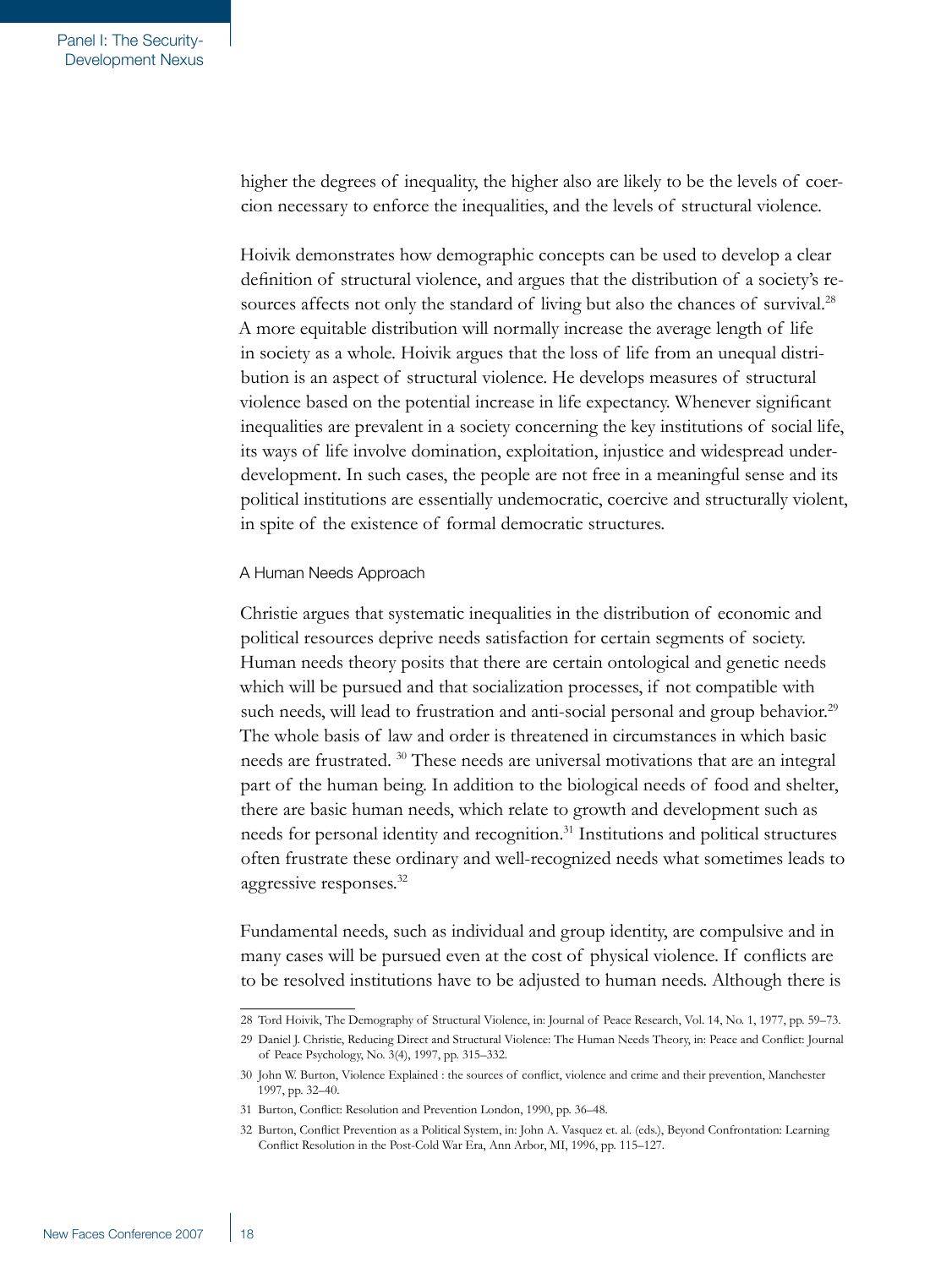no precise definition of needs, some behaviors cannot in certain circumstances of structural violence be controlled by threat or coercion. Basic needs are ontological while interests and values are temporal. A group's ontological needs cannot be bargained away and should be treated differently from negotiable interests. Theories of basic needs reject a priori the assumption that violence originates in the aggressive nature of human beings or unconscious psychological dynamics;33 needs provide objectives and rational criteria for analyzing and evaluating an emergent social situation that may contain the potential for generating conflict.

There are certain political and economic conditions that are essential for the fulfillment of human needs. The institutional set-up in a country should aim as much as possible to provide an enabling environment for basic needs to be achieved. The mal-distribution of power in societies has provided the opportunity for need gratification on the part of some at the expense of others.<sup>34</sup> As long as a state represents sectional interests, rather than common interests, thereby creating divisions in society, the use of differential power will remain the ordering principle and the needs of many citizens will be unsatisfied. As the crisis is recognized in the manner that power is distributed, the state will either become increasingly coercive, or manipulative and continue to serve sectional interests or become only an administrative structure serving the common interest. If the common interest is to be served, it must be recognized—and basic human needs are one basis for such recognition. The extent to which basic needs are being met provides one basis for judging the legitimacy of an existing order.

## The Linkages between Structural Violence and Human Needs

Structural violence is closely linked to the inadequate satisfaction of basic human needs because structural violence is closely related to the people's inability to develop their full potential.<sup>35</sup> When people's basic needs are not met adequately, there is a gap between their potential and actual realization. This gap is the centerpiece of structural violence. The distribution of a society's resources affects not only the people's standard of living, but even the chances of survival.<sup>36</sup> A fundamental source of protracted social conflict is the denial of elements required for the societal development—the pursuit of which is a compelling need.<sup>37</sup> Conflict arises from the denial of those human needs, which are common to all

<sup>33</sup> Jeong, op. cit. (fn. 8), pp. 70–71.

<sup>34</sup> Paul Sites, Legitimacy and Human Needs, in: John W. Burton and Frank Dukes, Conflict: Readings in Management and Resolution, Basingstoke [et al.] 1990, pp. 117–141.

<sup>35</sup> Peter Iadicola and Anson Shupe, Violence, Inequality and Human Freedom, Lanham 2003, pp. 333–366.

<sup>36</sup> Hoivik, The Demography of Structural Violence, op. cit. (fn. 28).

<sup>37</sup> Edward E. Azar, Protracted International Conflicts: Ten Propositions, in: Burton and Dukes (eds.), op. cit. (fn. 34), pp. 145–155.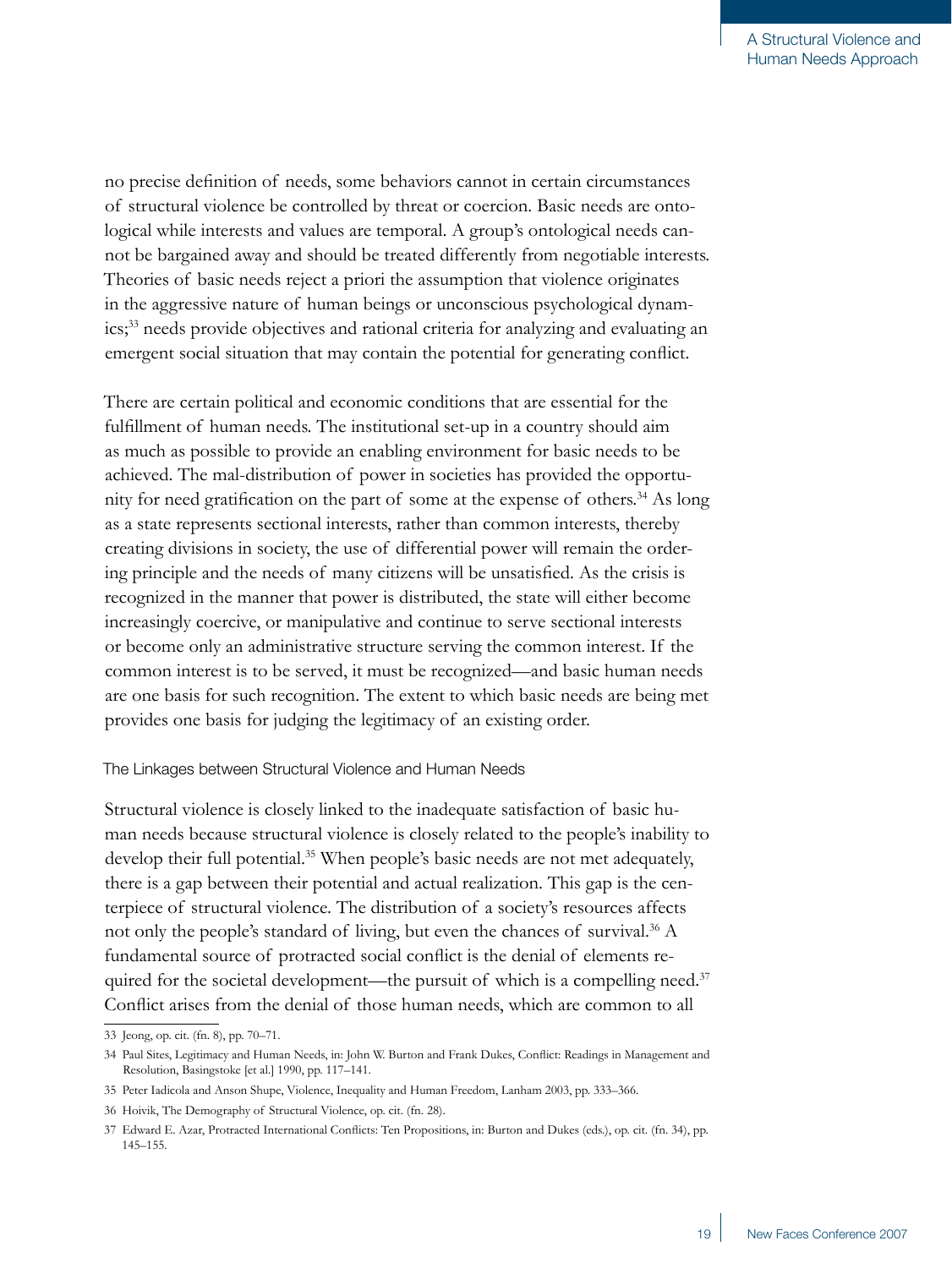and whose pursuit is an ontological need. In countries where the basic needs of the majority of the population are not being met, human development is very low as measured by the UNDP human development index, which is based on life expectancy at birth, educational attainment and standard of living measured by real per capita income at purchasing power parity.<sup>38</sup> While augmenting per capita income and consumption is vital to improving the quality of life, other objectives especially reducing poverty, expanding access to health services, and increasing educational levels are also vital.<sup>39</sup>

## Policy Implications

Approaching the security-development nexus from a structural violence and human needs perspective provides some valuable insights. It illustrates from a conflict perspective that development and security are closely related. It reaffirms the argument that there cannot be development without peace or peace without development. The adequate satisfaction of human needs is vital to overcoming structural violence, which leads to the more adequate provision of human security and development. Approaching the security-development nexus from a structural violence and human needs perspective illustrates the importance of conflict prevention. Conflicts progress through a cycle and conflict prevention is always a less costly option than addressing fully blown conflicts. Parties in a particular situation may conceptualize conflict prevention as third party actions to avoid the likely threat, use or diffusion of conflict. Conflict prevention is also fundamentally about overhauling conflict-generating structures.<sup>40</sup>

Essentially this is about having appropriate institutions to address structural conflict. A solid network of effective institutions is also vital to holistic development. Effective institutions are increasingly recognized as being the centerpiece of development.<sup>41</sup> Institutions in this context refer to formal and informal rules governing the actions of individuals and organizations in the process of development. The current emphasis is therefore on "getting the institutions right."<sup>42</sup> Having proper institutions for good governance and regulation is vital to overcome intra-state conflicts. Legitimacy of governance is a fundamental issue and effective governance ensures that human needs are adequately met and structural

<sup>38</sup> Anthony P. Thirlwall, Growth and Development: With Special Reference to Developing Economies, Houndmills [et al.] 2003, pp. 51–70.

<sup>39</sup> World Bank, op. cit. (fn. 10).

<sup>40</sup> Ramsbotham, Woodhouse and Miall, Conflict Resolution, op. cit. (fn. 22), pp. 118–131.

<sup>41</sup> World Bank, op. cit. (fn. 10).

<sup>42</sup> Ha-Joon Chang, Institutional Development in Historical Perspective, in: Chang (ed.), Rethinking Development Economics, London 2003, pp. 481–497.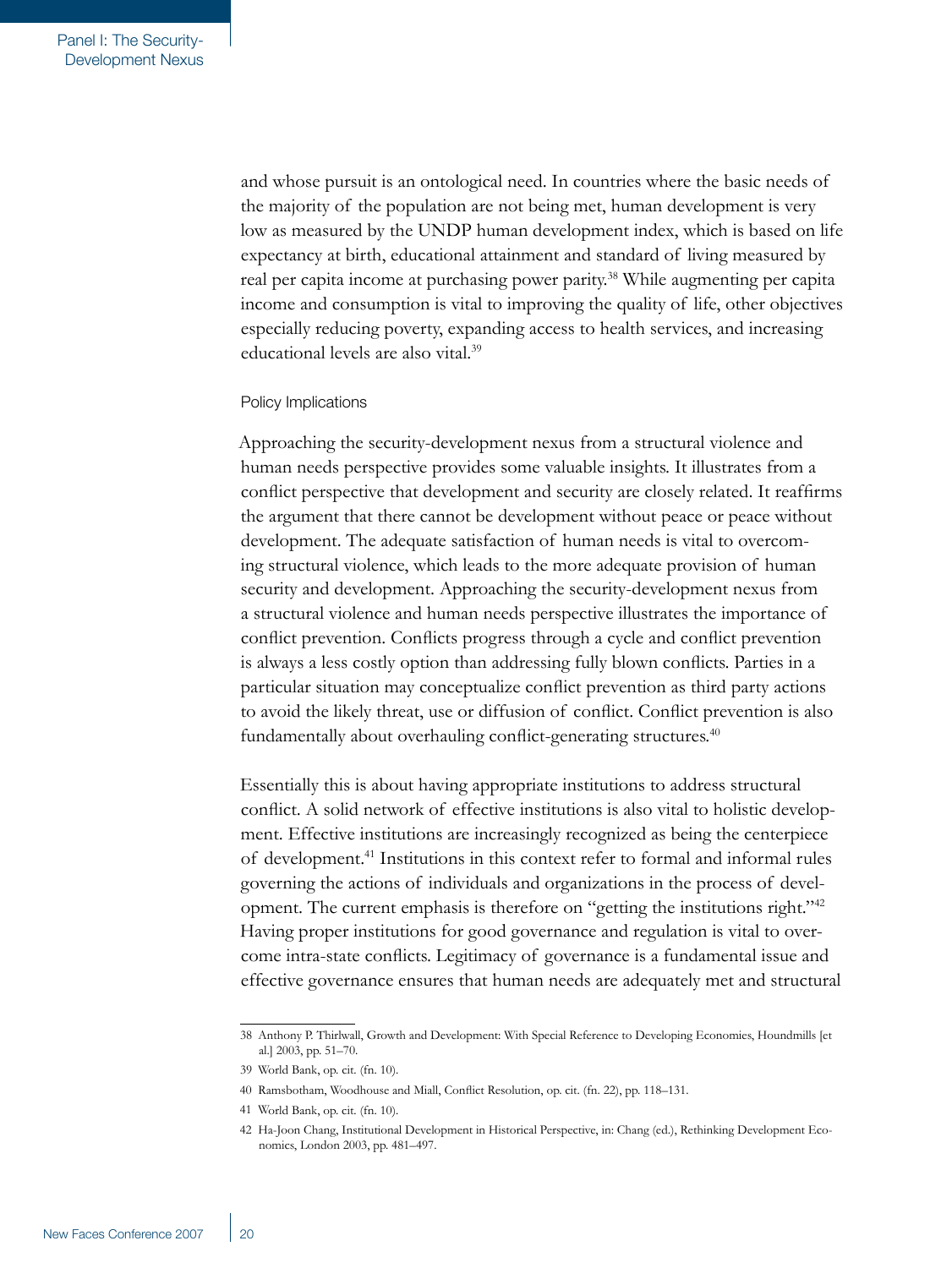violence in society is reduced. Consequently, this improves human security and development.

Democratic governance has usually been considered basic to political legitimacy although what constitutes adequate democratic governance has been a subject of lively debate. In many cases, the issue of what kind of democracy is established is more crucial than whether a policy is democratic. Avoiding conflict depends on whether local domestic institutions can provide models for dealing with conflict and fostering development. Where governance is legitimate and accountable to citizens, and where the rule of law prevails, conflict is less likely. Development can prevent conflict and thus also enhance security.

However, although agreeing that certain institutions are necessary, one should be careful about specifying the exact form they should take.<sup>43</sup> Thus there is an agreement that good property rights are vital but in practice this principle needs to adapt to the realities of individual states. Effective institutions need to be homegrown, rather then externally driven. Such institutions should take into account the historical, political, economic and social realities of particular countries. Above all, institutional development takes time and the process requires patience.



Discussions continue well into the coffee break

43 Ibid.